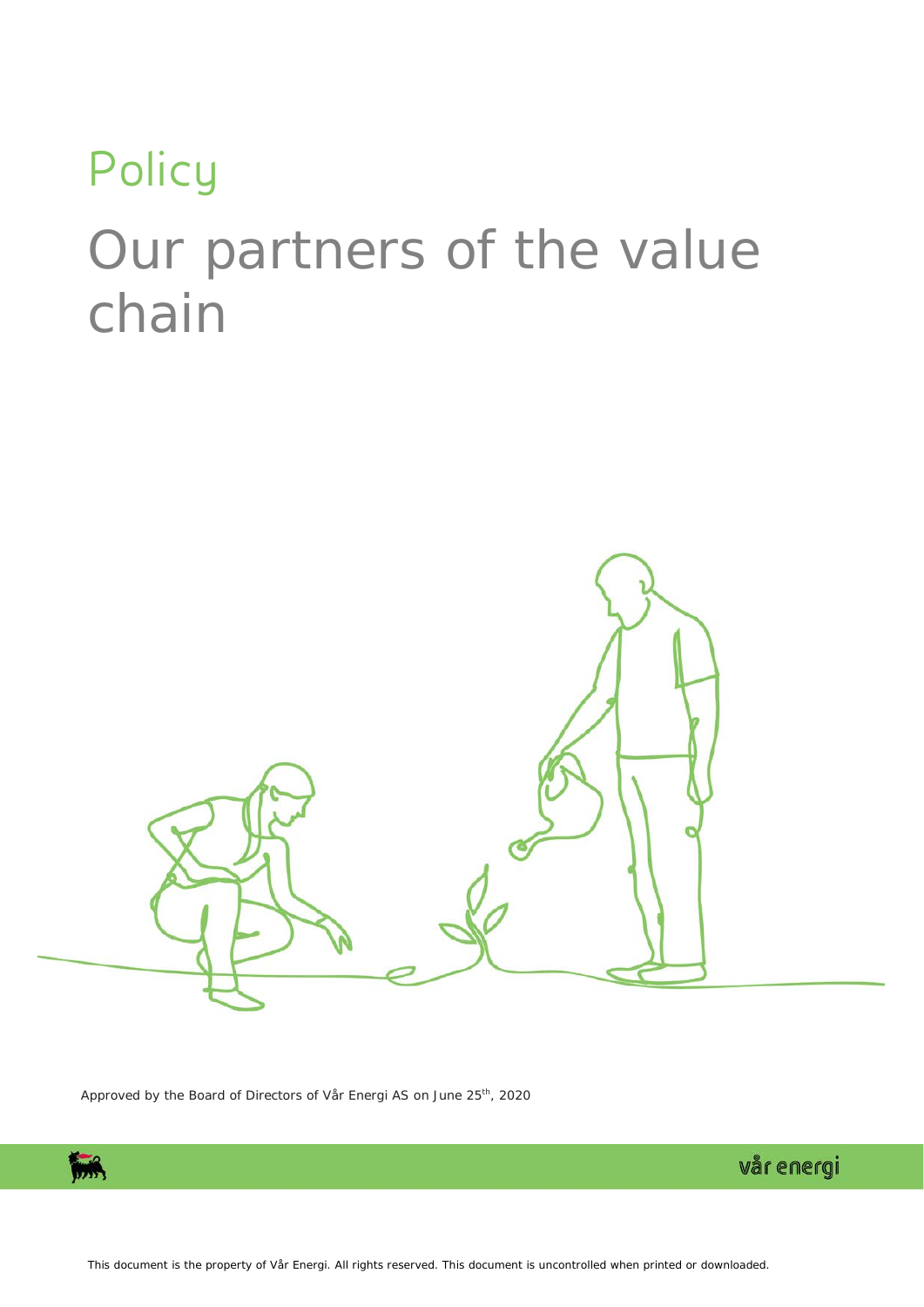

## vår energi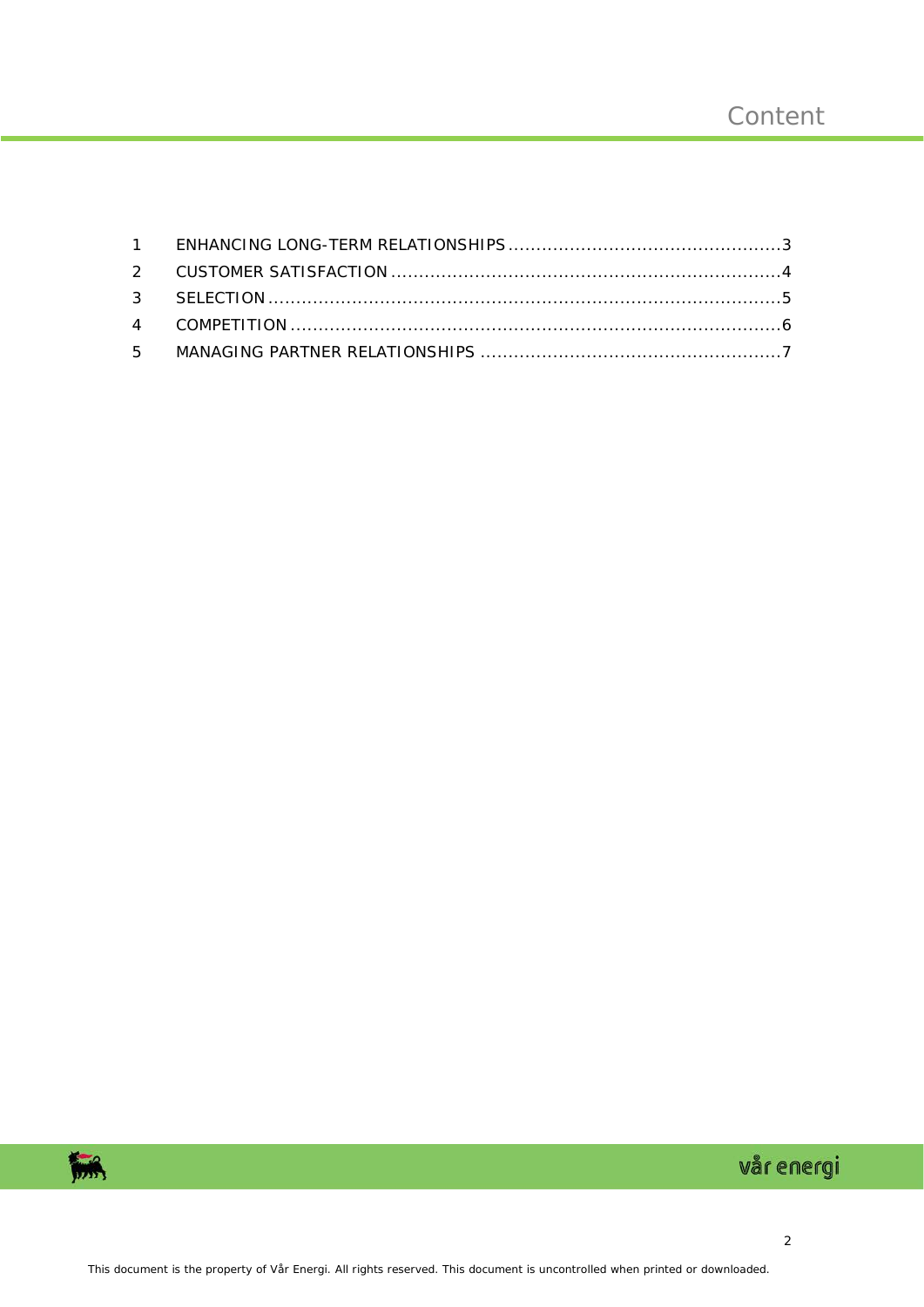#### <span id="page-2-0"></span>**1 ENHANCING LONG-TERM RELATIONSHIPS**

#### **LONG-TERM RELATIONSHIPS WITH STRATEGIC PARTNERS ARE BASED ON CREATING VALUE AND PURSUING COMMON GOALS.**

Vår Energi invests in strategic long-term collaborations geared towards maximizing value for stakeholders.

Vår Energi pursues common goals with its strategic partners and encourages the fair distribution of risks and opportunities, also through the appropriate contractual terms.

Vår Energi promotes sharing of know-how, technology and processes with its strategic partners in order to generate synergies and value for both parties.

Vår Energi contributes, within the scope of strategic partnerships, to sustainable development through tangible projects in the territories in which it operates.

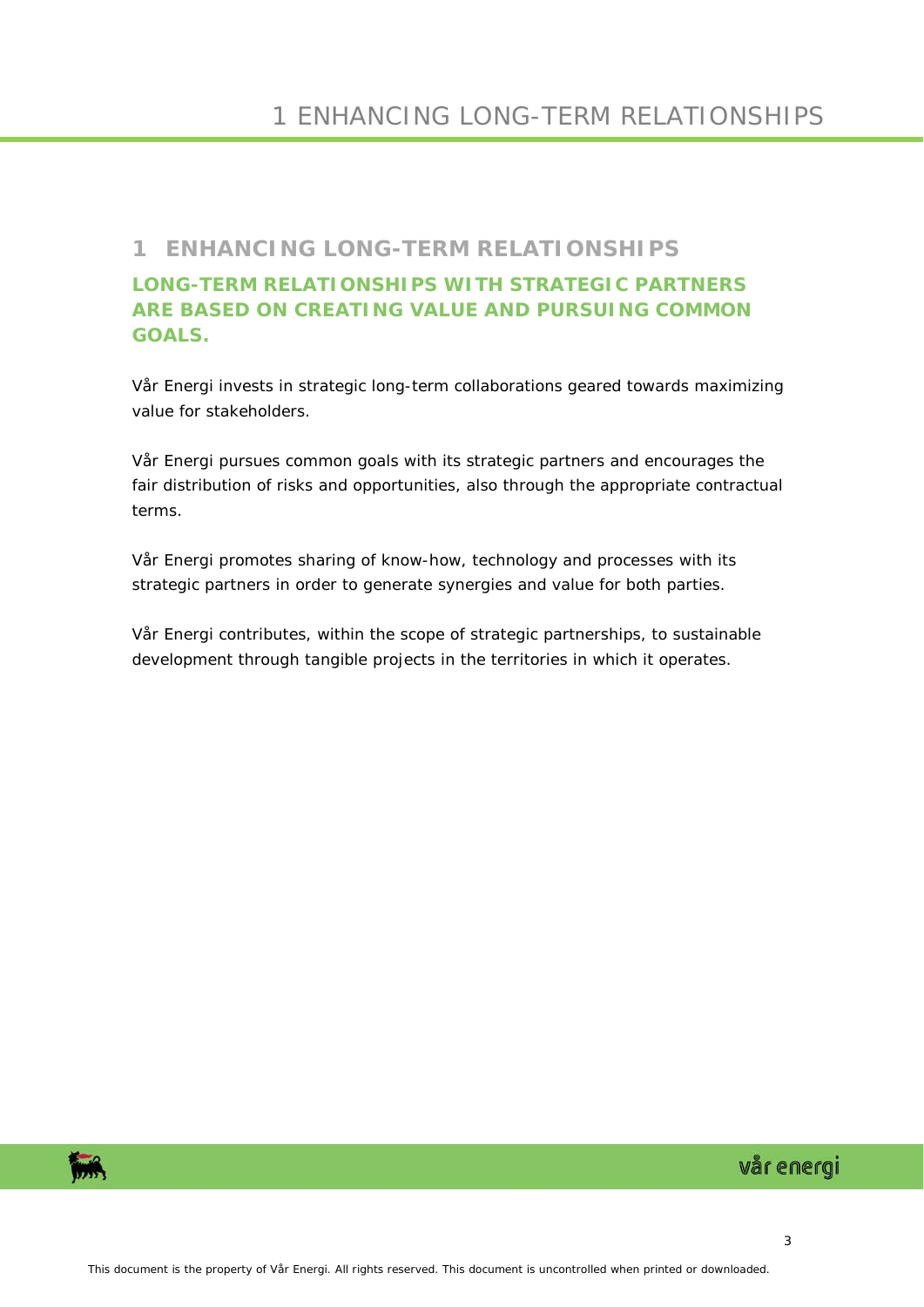#### <span id="page-3-0"></span>**2 CUSTOMER SATISFACTION**

#### **CUSTOMER SATISFACTION IS OF FUNDAMENTAL AND INDISPENSABLE VALUE FOR VÅR ENERGI.**

Vår Energi commits to providing high-quality products and services to its customers at competitive conditions.

Vår Energi invests in listening to its customers in order to understand and meet their needs.

Vår Energi guarantees clarity and simplicity in communicating with its customers.

Vår Energi acknowledges and rewards customer loyalty.

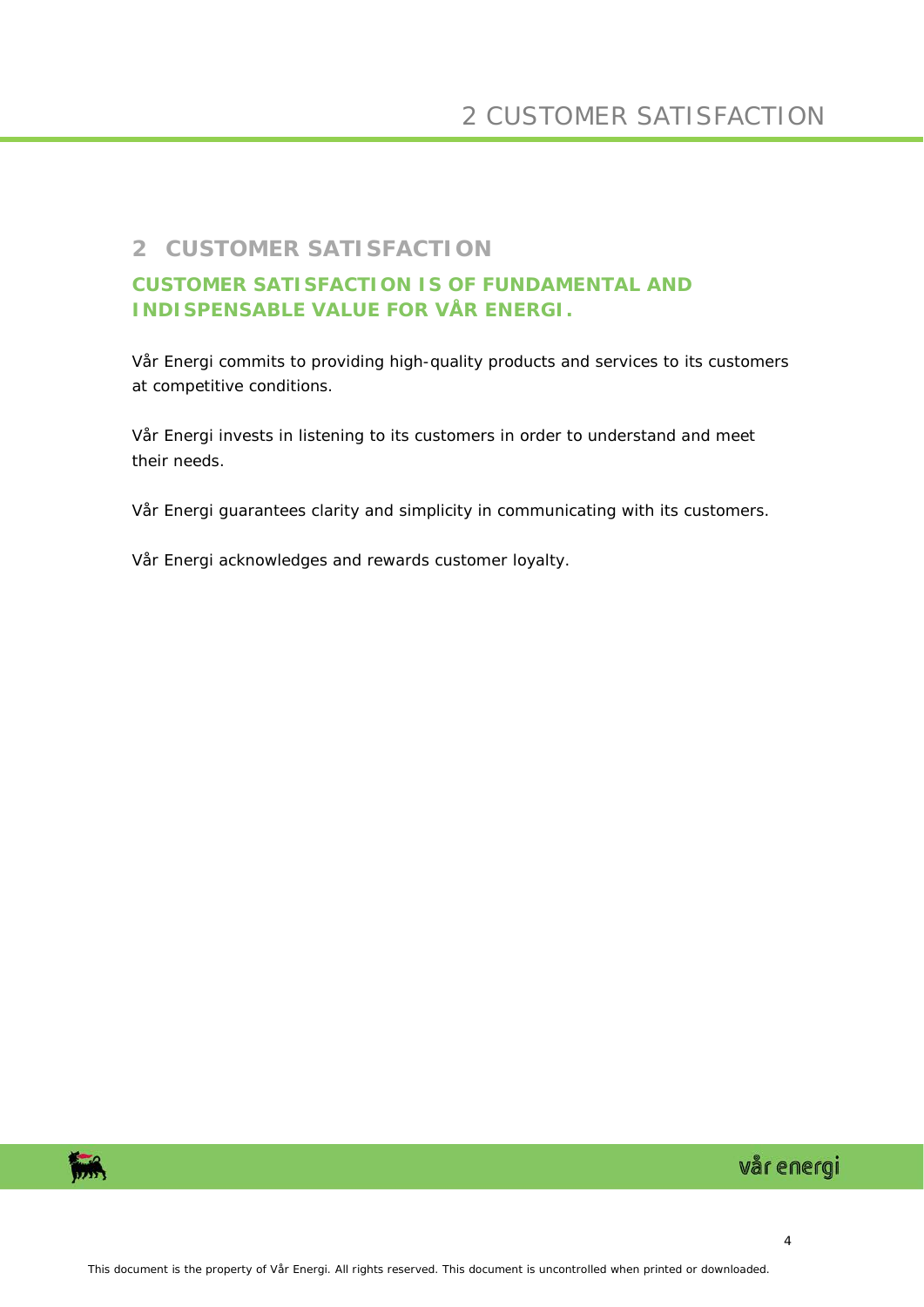#### <span id="page-4-0"></span>**3 SELECTION**

**THE SELECTION OF PARTNERS IS ESSENTIAL IN THE CREATION OF VALUE FOR SHAREHOLDERS, IN ENSURING INNOVATION AND CONSTANT IMPROVEMENT, AND IN SAFEGUARDING VÅR ENERGI'S INTEGRITY AND REPUTATION ON THE MARKET.**

Vår Energi considers as its partners of the value chain suppliers, commercial partners and industrial partners.

Vår Energi operates within a framework of transparency and fairness by adopting measures aimed at encouraging these behaviours and requesting that potential partners declare their identity.

Vår Energi implements stringent qualification and selection processes aimed at verifying the technical expertise and ethical, economical and financial reliability of its partners, while minimizing the risks involved in operating with third parties.

Vår Energi indeed collaborates with those third parties that satisfy the necessary requirements of professionalism, ethics, honourability, and transparency.

Vår Energi selects partners that share its same values and ensures that they are actively involved in the risk prevention process.

Vår Energi selects its partners also with a view to the potential long term benefits for Vår Energi and all its stakeholders.



### vår energi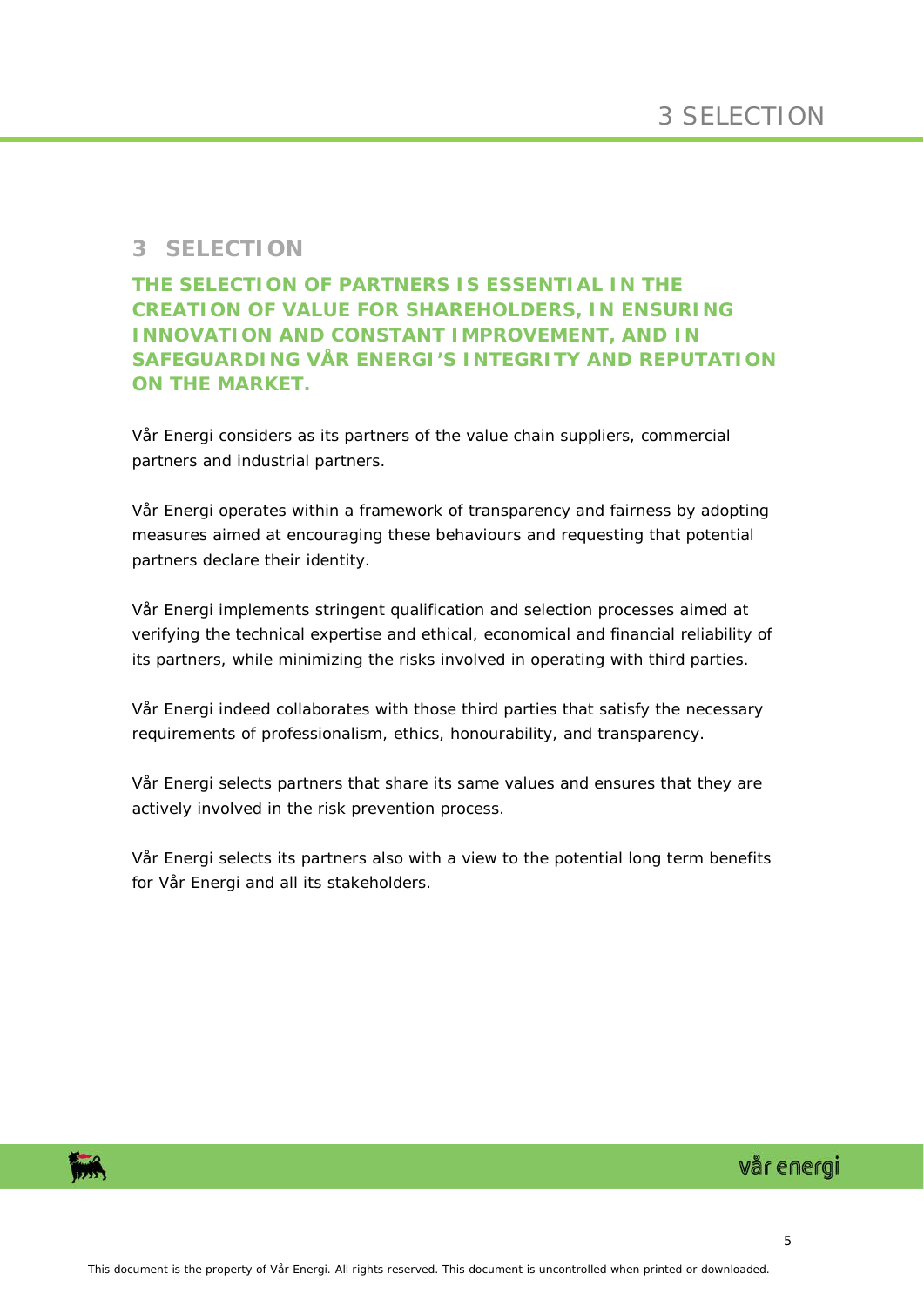#### <span id="page-5-0"></span>**4 COMPETITION**

#### **COMPETITION IS AN ESSENTIAL LEVER FOR ACHIEVING OPTIMAL ECONOMIC RESULTS AND QUALITY, WITHIN THE REQUIREMENTS OF VÅR ENERGI'S SELECTION PROCESS.**

Vår Energi favours free competition by adopting appropriate selection procedures.

Vår Energi safeguards quality, costs, and the necessary supply of products and services, preferring competitive selection processes and favouring the rotation of partners.

Vår Energi adopts antitrust rules to ensure that all of its business and activities comply with the rules that safeguard competition.